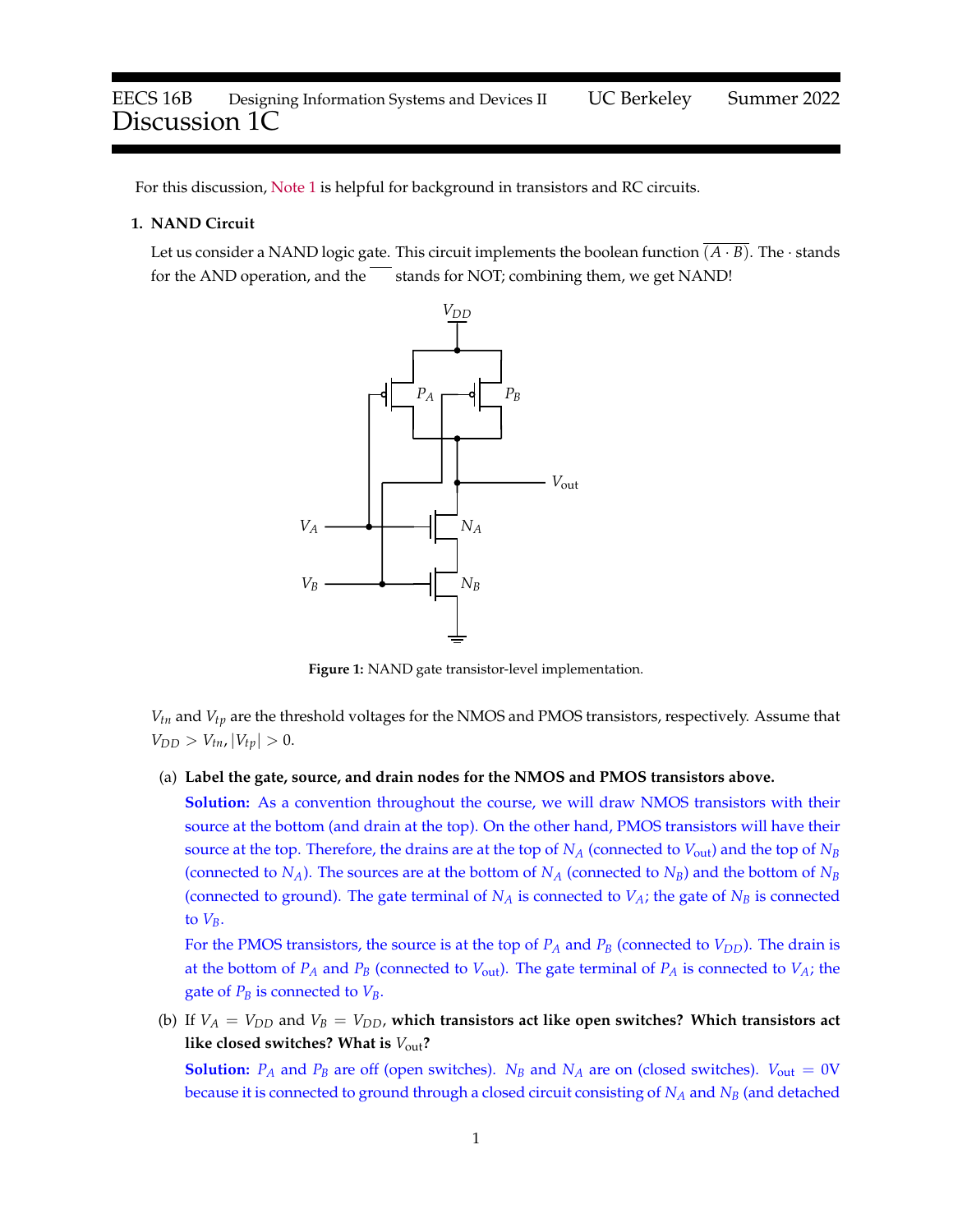from  $V_{DD}$ ).

(c) If  $V_A = 0V$  and  $V_B = V_{DD}$ , what is  $V_{out}$ ?

**Solution:**  $P_B$  and  $N_A$  are off (open switches).  $P_A$  and  $N_B$  are on (closed switches).  $V_{out} = V_{DD}$ because it is connected to *VDD* through a closed circuit consisting of *P<sup>A</sup>* (and detached from ground, since *both N<sup>A</sup>* and *N<sup>B</sup>* must be closed for *V*out to be connected to ground).

(d) If  $V_A = V_{DD}$  and  $V_B = 0V$ , what is  $V_{out}$ ?

**Solution:**  $P_A$  and  $N_B$  are off (open switches),  $P_B$  is on (closed switch). So,  $V_{out} = V_{DD}$  because it is connected to *VDD* through a closed switch.

(e) If  $V_A = 0V$  and  $V_B = 0V$ , what is  $V_{\text{out}}$ ?

**Solution:**  $N_B$  is off, creating an open circuit.  $P_A$  and  $P_B$  are on, creating a closed circuit.  $V_{\text{out}} =$ *VDD* because it is connected by closed circuit to *VDD*.

(f) **Write out the truth table for this circuit.**

| $V_A$    | $V_{\mathcal{B}}$ | $V_{\text{out}}$ |
|----------|-------------------|------------------|
| 0        | 0                 |                  |
| 0        | $V_{DD}$          |                  |
| $V_{DD}$ | 0                 |                  |
| $V_{DD}$ | V <sub>DD</sub>   |                  |

**Solution:**

| $V_A$    | $V_{\mathcal{B}}$ | $V_{\text{out}}$ |
|----------|-------------------|------------------|
| 0        | 0                 | $V_{DD}$         |
| 0        | $V_{DD}$          | $V_{DD}$         |
| $V_{DD}$ | 0                 | $V_{DD}$         |
| $V_{DD}$ | $V_{DD}$          | 0                |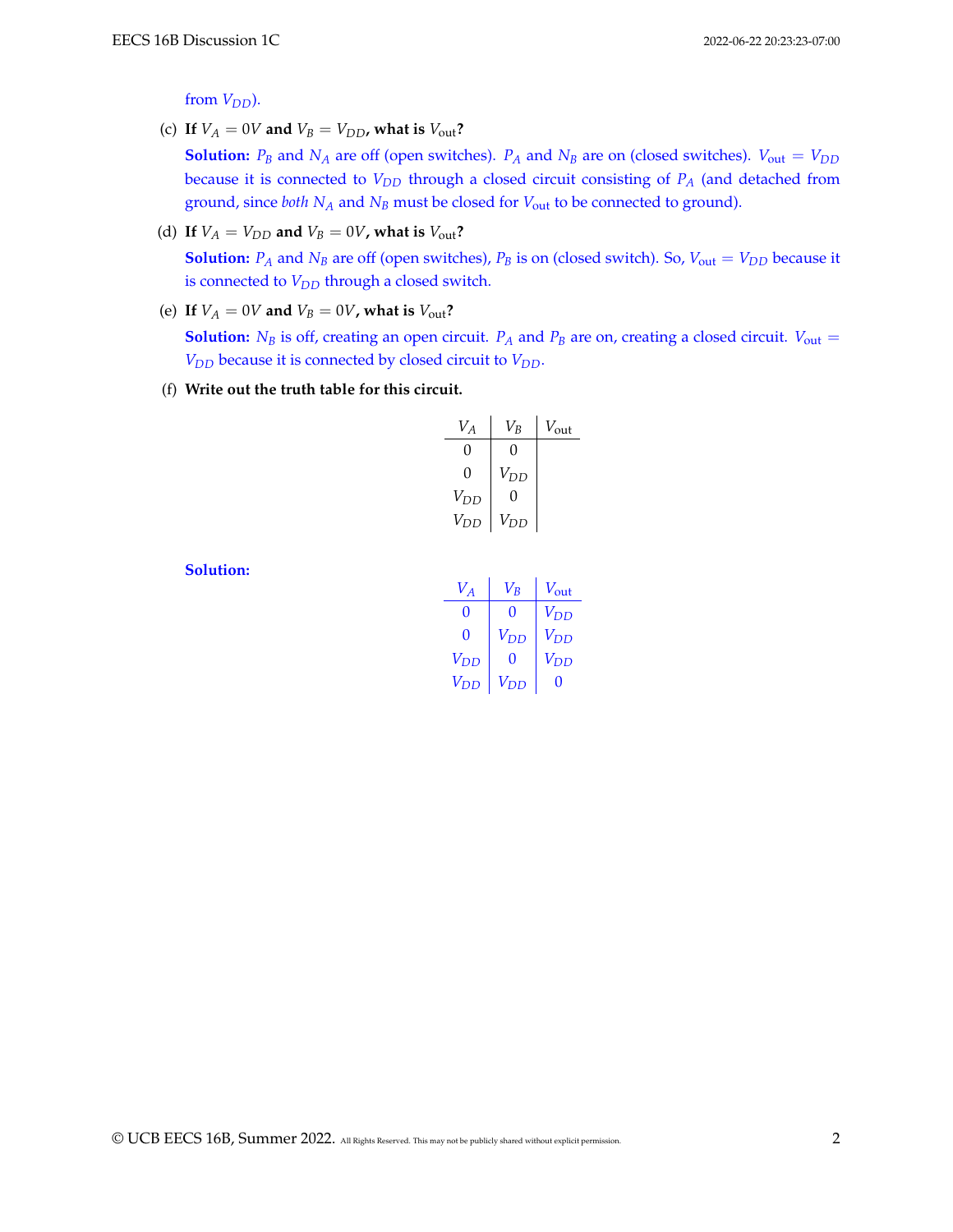## **2. RC Circuits - Part I**

In this problem, we will find the voltage across a capacitor over time in an RC circuit. We set up our problem by first defining four functions over time:  $I(t)$  is the current at time *t*,  $V(t)$  is the voltage across the circuit at time *t*,  $V_R(t)$  is the voltage across the resistor at time *t*, and  $V_C(t)$  is the voltage across the capacitor at time *t*.

Recall from 16A that the voltage across a resistor is defined as  $V_R = R I_R$  where  $I_R$  is the current across the resistor, and the voltage across a capacitor is defined as  $V_C = \frac{Q}{C}$  where  $Q$  is the charge across the capacitor.



**Figure 2:** Example Circuit

<span id="page-2-0"></span>(a) Starting from the given charge-voltage relation for a capacitor, **find an equation that relates the** current across the capacitor  $I(t)$  with the voltage across the capacitor  $V_C(t)$ . **Solution:** As noted in the problem statement, we start from the *Q*-*V* relationship of the capacitor:

$$
Q(t) = CV_C(t)
$$
 (1)

Differentiating  $V_C(t) = \frac{Q(t)}{C}$  in terms of *t*, we get

$$
\frac{dV_C(t)}{dt} = \frac{dQ(t)}{dt} \frac{1}{C}.
$$
 (2)

By definition, the change in charge is the current across the capacitor, so

$$
\frac{\mathrm{d}V_{\mathrm{C}}(t)}{\mathrm{d}t} = I(t)\frac{1}{\mathrm{C}}\tag{3}
$$

<span id="page-2-1"></span>(b) Analyzing the circuit, **write an equation that relates the functions**  $I(t)$ ,  $V_C(t)$ , and  $V(t)$ . **Solution:** From KCL, we have

$$
\frac{V(t) - V_C(t)}{R} - I(t) = 0
$$
\n(4)

<span id="page-2-2"></span>
$$
RI(t) + V_C(t) = V(t)
$$
\n(5)

(c) So far, we have an equation that involves both  $I(t)$  and  $V_C(t)$ . To solve this equation, we can remove *I*(*t*) (one of the unknowns) using what we found in part **[2.](#page-2-0)**a. **Rewrite the previous equation in part [2.b](#page-2-1) in the form of a differential equation.** You will pick up with this in the next discussion.